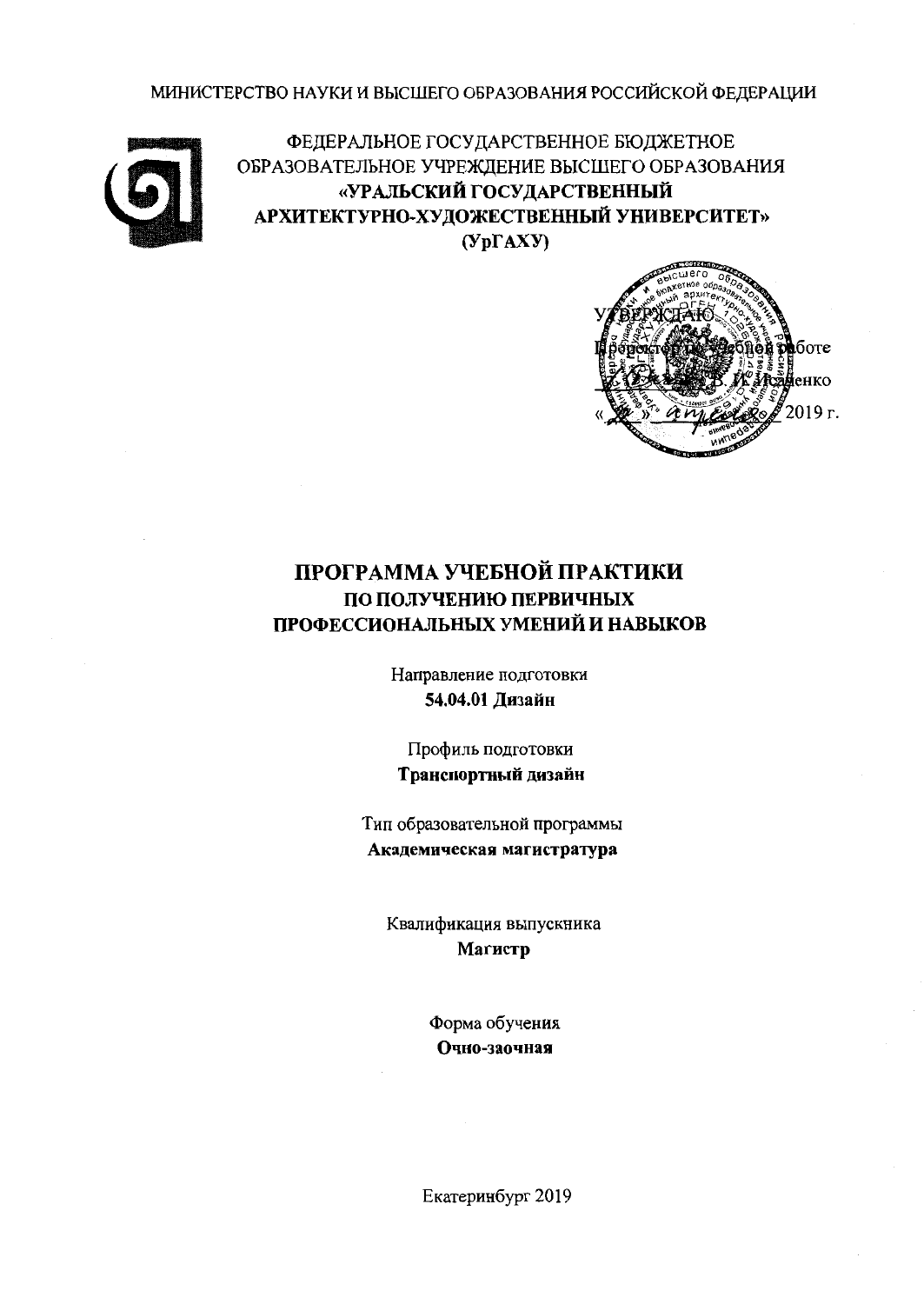|  |  |  | 1. Вид, тип практики, способ и форма ее проведения |
|--|--|--|----------------------------------------------------|
|  |  |  |                                                    |

| Вид практики               | Учебная                                                         |
|----------------------------|-----------------------------------------------------------------|
| Тип практики               | получению первичных профессиональных<br>Ho.<br>умений и навыков |
| Способ проведения практики | Стационарная, выездная                                          |
| Форма проведения практики  | Непрерывно                                                      |

### 2. Место практики в структуре образовательной программы

Практика входит в вариативную часть образовательной программы - блок Б2 «Практики».

Практика базируется на освоении студентами дисциплин образовательной программы: «История и методология дизайн-проектирования», «Современные информационные технологии», «Дизайн-проектирование средств транспорта».

Методические навыки, полученные от освоения этих дисциплин, студенты используют для выполнения Задания практики.

Полученные в процессе прохождения данной практики знания и навыки применяются при освоении образовательной программы: «Дизайн-проектирование средств транспорта», «Методы научно-проектных исследований».

Полученные знания и навыки применяются в процессе прохождения производственной практики «Производственная практика преддипломная».

#### 3. Место и время проведения практики

База практики - кафедра Индустриального дизайна УрГАХУ.

Время проведения практики в соответствии с графиком учебного процесса - 2 недели 2 семестра после завершения студентами теоретического обучения.

Выбор места проведения практики для лиц с ограниченными возможностями здоровья и инвалидов производится с учетом требований доступности места проведения практики для данной категории обучающихся и рекомендации медико-социальной экспертизы, а также индивидуальной программы реабилитации инвалида, выданной федеральным государственным учреждением медико-социальной экспертизы, относительно рекомендованных условий и видов труда.

### 4. Перечень планируемых результатов обучения при прохождении практики, соотнесенных с планируемыми результатами освоения образовательной программы

4.1. Перечень компетенций, формирующихся у обучающихся в процессе прохождения прак-**ТИКИ** 

| Индекс компетенции | Формируемые компетенции                                                                                             |
|--------------------|---------------------------------------------------------------------------------------------------------------------|
| $OK-1$             | способностью к абстрактному мышлению, анализу, синтезу;                                                             |
| $OK-2$             | готовностью действовать в нестандартных ситуациях, нести соци-<br>альную ответственность за принятые решения.       |
| $OIIK-3$           | готовностью использовать на практике умения и навыки в органи-<br>зации научно-исследовательских и проектных работ; |
| $OIIK-4$           | способностью вести научную и профессиональную дискуссию;                                                            |
| $O$ $TK-6$         | способностью самостоятельно приобретать с помощью информаци-                                                        |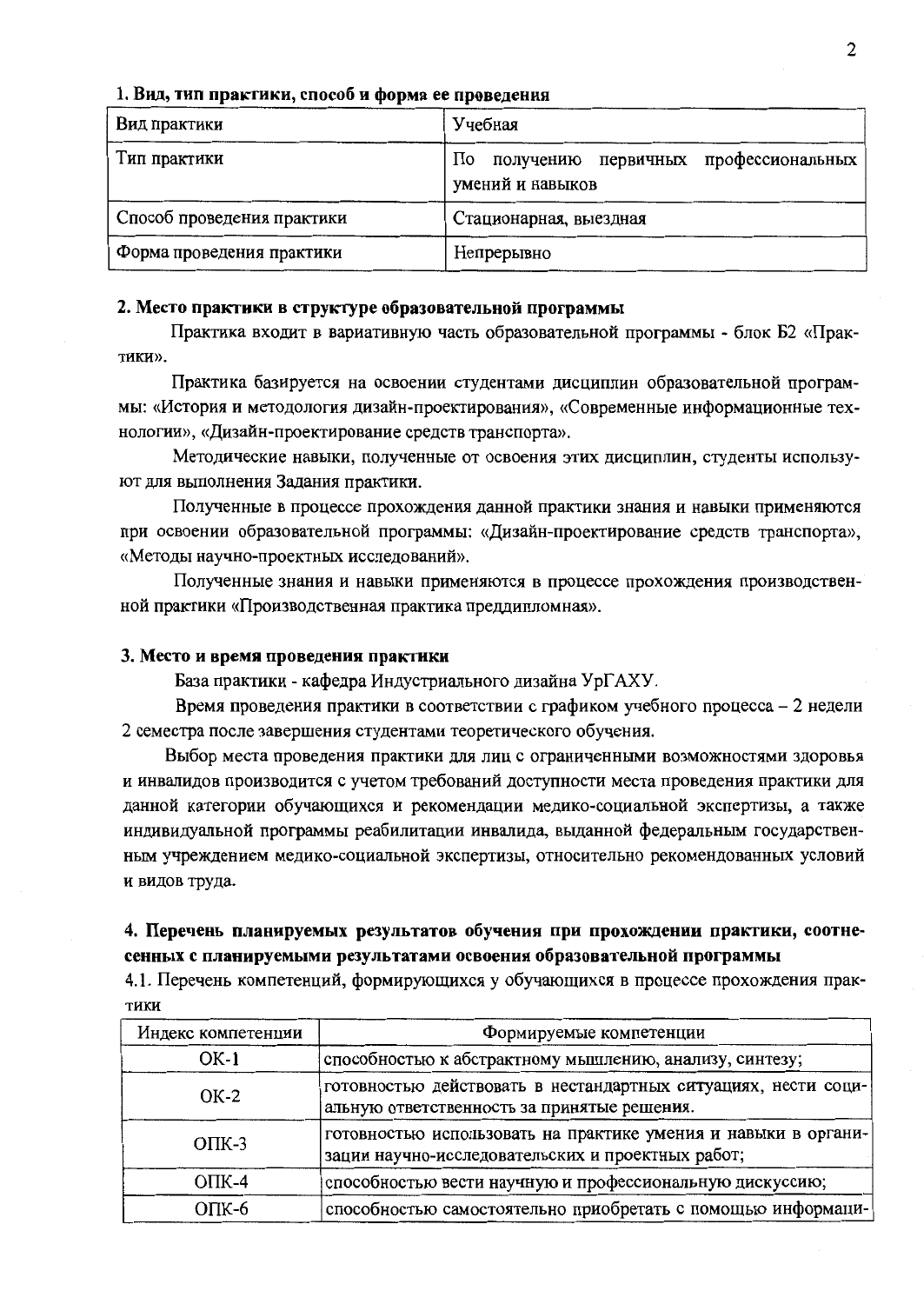| Индекс компетенции | Формируемые компетенции                                                                                                                                                                                                                                                                                    |
|--------------------|------------------------------------------------------------------------------------------------------------------------------------------------------------------------------------------------------------------------------------------------------------------------------------------------------------|
|                    | онных технологий и использовать в практической деятельности но-<br>вые знания и умения, в том числе, непосредственно не связанных со<br>сферой деятельности.                                                                                                                                               |
| $\Pi K-3$          | способностью к системному пониманию художественно-творческих<br>задач проекта, выбору необходимых методов исследования и твор-<br>ческого исполнения, связанных с конкретным дизайнерским реше-<br>нием;                                                                                                   |
| $\Pi K-4$          | подготовленностью к владению рисунком, навыками линейно-<br>конструктивного построения и основами академической живописи<br>и скульптуры, способностью к творческому проявлению своей ин-<br>дивидуальности и профессиональному росту;                                                                     |
| $\Pi K-5$          | готовностью синтезировать набор возможных решений задач или<br>подходов к выполнению проекта, способностью обосновывать свои<br>предложения, составлять подробную спецификацию требований к<br>проекту и реализовывать проектную идею, основанную на концеп-<br>туальном, творческом подходе, на практике; |
| ПК-6               | готовностью демонстрировать наличие комплекса информационно-<br>технологических знаний, владением приемами компьютерного<br>мышления и способность к моделированию процессов, объектов и<br>систем используя современные проектные технологии для решения<br>профессиональных задач;                       |
| $\Pi K-7$          | готовностью к оценке технологичности проектно-конструкторских<br>решений, проведению опытно-конструкторских работ и технологи-<br>ческих процессов выполнения изделий, предметов, товаров, их<br>промышленного производства.                                                                               |

4.2. Планируемые результаты обучения при прохождении практики

В результате прохождения данной практики обучающийся должен приобрести следующие практические навыки, умения, общекультурные и профессиональные компетенции:

|         | Индекс<br>компетенции                                                                                                                                                                                                                                                                                                                                                                                                                                                                            |                                                     |
|---------|--------------------------------------------------------------------------------------------------------------------------------------------------------------------------------------------------------------------------------------------------------------------------------------------------------------------------------------------------------------------------------------------------------------------------------------------------------------------------------------------------|-----------------------------------------------------|
| Знать   | Решение художественно-творческих задач проекта, необходи-<br>мые методы исследования и творческого исполнения, связан-<br>ные с конкретным дизайнерским решением.                                                                                                                                                                                                                                                                                                                                | ПК-3,                                               |
| Уметь   | Действовать в нестандартных ситуациях, нести социальную<br>ответственность за принятые решения; использовать на прак-<br>организации<br>научно-<br>навыки<br>умения<br>и<br>в<br>тике<br>исследовательских и проектных работ; вести научную и про-<br>фессиональную дискуссию; самостоятельно приобретать с по-<br>мощью информационных технологий и использовать в практи-<br>ческой деятельности новые знания и умения, в том числе, не-<br>посредственно не связанных со сферой деятельности. | OK-2,<br>$OIIK-3$ ,<br>ОПК-4,<br>$OIIK-6$           |
| Владеть | Способностью к абстрактному мышлению, анализу, синтезу;<br>рисунком, навыками линейно-конструктивного построения и<br>основами академической живописи и скульптуры, способно-<br>стью к творческому проявлению своей индивидуальности и<br>профессиональному росту; синтезировать набор возможных                                                                                                                                                                                                | OK-1,<br>ПК-4,<br>$\Pi K-5$ ,<br>ПК-6,<br>$\Pi K-7$ |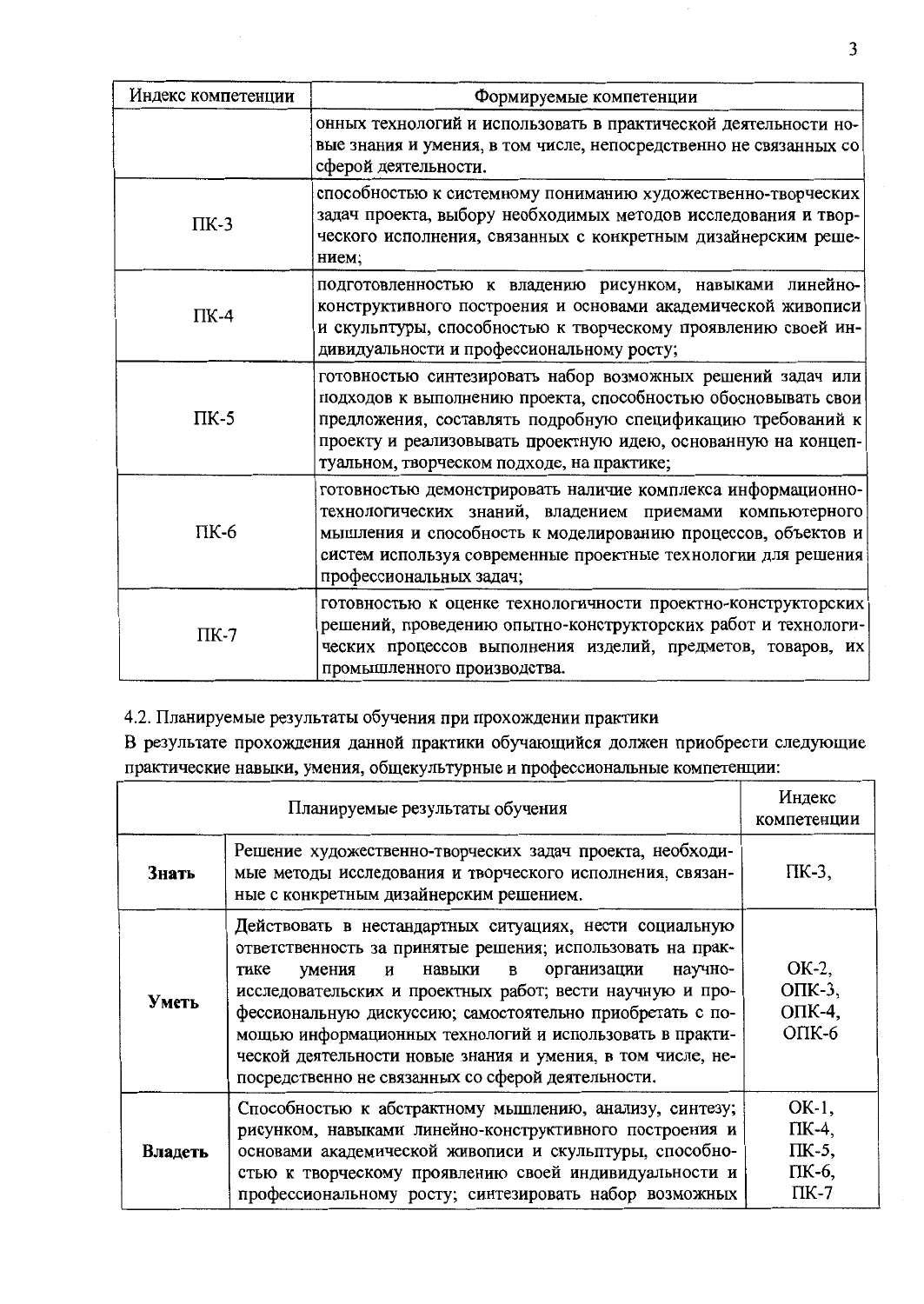| Планируемые результаты обучения                                                                                                                                                                                                                                                                                                                                                                                                                                                                                                                                                                                                                                                                                                                                                    | Индекс<br>компетенции |
|------------------------------------------------------------------------------------------------------------------------------------------------------------------------------------------------------------------------------------------------------------------------------------------------------------------------------------------------------------------------------------------------------------------------------------------------------------------------------------------------------------------------------------------------------------------------------------------------------------------------------------------------------------------------------------------------------------------------------------------------------------------------------------|-----------------------|
| решений задач или подходов к выполнению проекта, способ-<br>ностью обосновывать свои предложения, составлять подроб-<br>ную спецификацию требований к проекту и реализовывать<br>проектную идею, основанную на концептуальном, творческом<br>подходе, на практике; демонстрировать наличие комплекса<br>информационно-технологических знаний, владением приема-<br>ми компьютерного мышления и способность к моделированию<br>процессов, объектов и систем, используя современные проект-<br>ные технологии для решения профессиональных задач; готов-<br>ность к оценке технологичности проектно-конструкторских<br>решений, проведению опытно-конструкторских работ и тех-<br>нологических процессов выполнения изделий, предметов, то-<br>варов, их промышленного производства. |                       |

# 5. Трудоемкость практики (объем практики в зачетных единицах и ее продолжительность в академических часах)

Общая трудоемкость учебной практики составляет 3 зачетные единицы, 108 академических часов.

# 6. Содержание практики

| $N_2$     |                                                  | Виды учебной работы<br>на практике и трудоемкость<br>(в часах) |                                             |                               | Формы                             |
|-----------|--------------------------------------------------|----------------------------------------------------------------|---------------------------------------------|-------------------------------|-----------------------------------|
| $\pi/\pi$ | Этапы практики                                   | Всего                                                          | Работа под<br>руководством<br>преподавателя | Самост.<br>работа<br>студента | контроля                          |
| 1.        | Подготовительный этап                            | $\mathbf{2}$                                                   | $\mathbf{2}$                                |                               |                                   |
| 1.1.      | Вводная лекция                                   | 1                                                              |                                             |                               |                                   |
| 1.2       | Инструктаж по технике безо-<br>пасности          | 1                                                              | 1                                           |                               |                                   |
| 2.        | Рабочий этап                                     | 54                                                             | 24                                          | 30                            |                                   |
| 2.1.      | Разработка эскизного<br>дизайн-<br>проекта       | 28                                                             | 13                                          | 15                            | Портфолио                         |
| 2.2.      | Разработка технического<br>ДИ-<br>зайн-проекта   | 26                                                             | 11                                          | 15                            | Портфолио                         |
| 3.        | Завершающий этап                                 | 52                                                             | 22                                          | 30                            |                                   |
| 3.1.      | Подача проектных материалов                      | 26                                                             | 11                                          | 15                            | САD-модель<br>Портфолио           |
| 3.2.      | Представление отчета о про-<br>хождении практики | 26                                                             | 11                                          | 15.                           | Отчет о прохож-<br>дении практики |
|           | Итого                                            | 108                                                            | 48                                          | 60                            | Зачет<br>с оценкой                |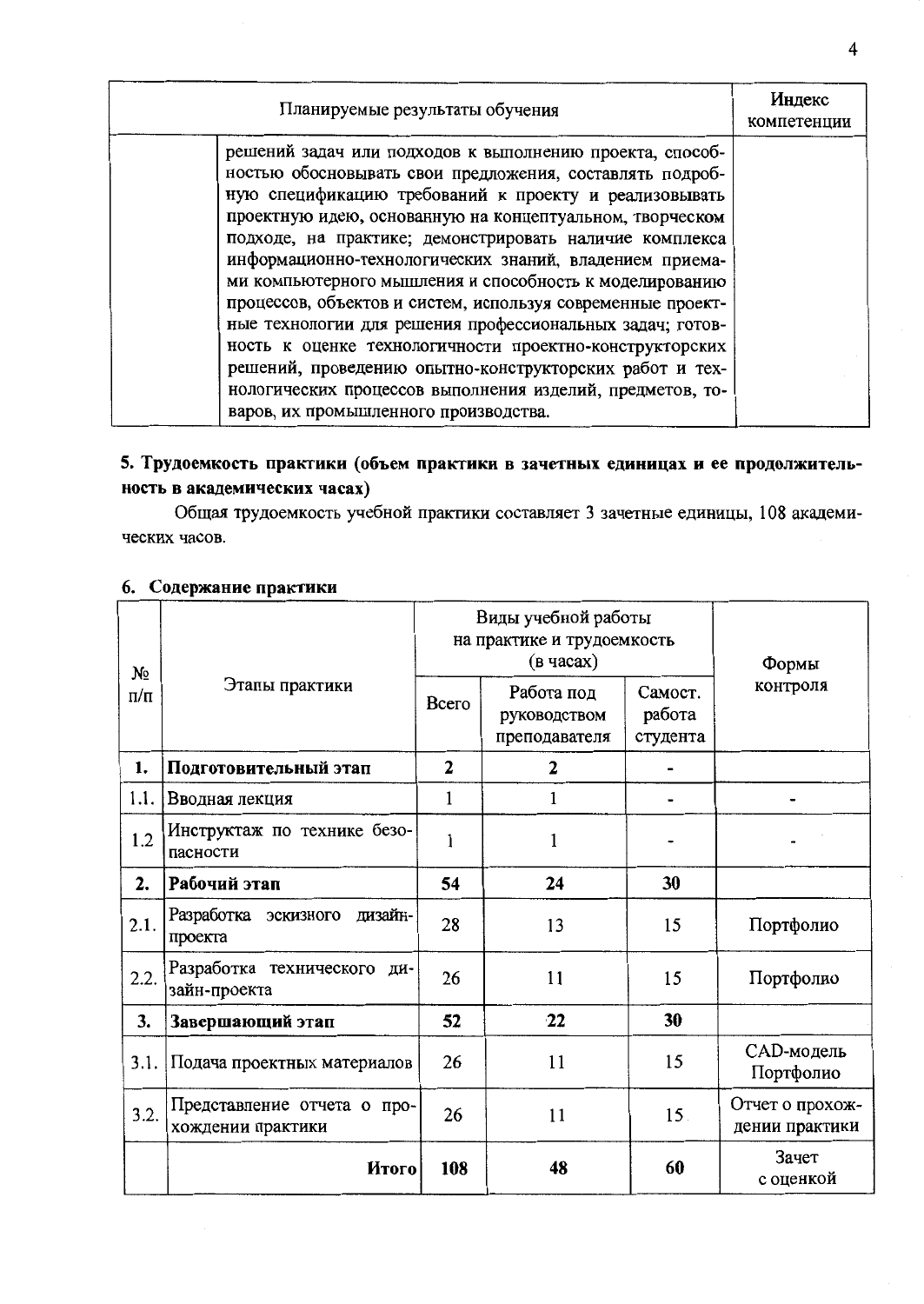### 7. Формы отчетности по практике и форма промежуточной аттестации (по итогам практики)

Аттестация по итогам практики заключается в представлении студентом отчета о прохождении практики, содержащего следующие материалы:

1. Титульный лист (унифицированная форма).

2. Индивидуальное залание на практику.

3. Материалы рабочего и завершающего этапов - портфолио эскизной ручной графики, CAD-модель, макет в М 1:1, цифровая презентация.

Аттестация проводится кафедральной комиссией. Форма зачета: просмотр отчетных материалов. По результатам аттестации обучающемуся выставляется зачёт с оценкой.

Время проведения аттестации - 20 неделя 2 семестра.

Фонд оценочных средств для проведения промежуточной аттестации обучающихся по практике приведен в Приложении 1.

### 8. Перечень учебной литературы и ресурсов сети Интернет, необходимых для проведения практики

### 8.1. Основиая литература

1. Михайлов С., Михайлова А. Основы дизайна. - Казань: Дизайн-квартал, 2008.

### 8.2. Дополнительная литература

1. Карл Ульрих, Стивен Эппингер. Промышленный дизайн. Создание и производство продукта. - М.: Вершина, 2007.

2. Рунге В. Ф., Сеньковский В. В. Основы теории и методологии дизайна. - М.: МЗ-Пресс, 2006.

3. Хрестоматия по дизайну. Тюмень: Институт дизайна, 2005.

### 8.3. Ресурсы ЭБС

1. Глазычев, В.Л. Дизайн как он есть / В.Л. Глазычев. - Москва: Европа, 2006. - 320 с. - Режим доступа: http://biblioclub.ru/index.php?page=book&id=44829

2. Эргодизайн промышленных изделий и предметно-пространственной среды: учеб. пособие / ВНИИТЭ; под ред.: В. И. Кулайкина, Л. Д. Чайновой. - М. : ВЛАДОС, 2009. - 311 с., 8 цв.  $\cdot$ Допущено **YMO**  $P\Phi$ . Режим ИЛ. ил.  $\ddot{\phantom{a}}$ **BY3OB** доступа: http://biblioclub.ru/index.php?page=book view&book id=59254.

3. Старикова, Ю.С. Основы дизайна: учебное пособие / Ю.С. Старикова. - Москва: А-Приор, 2011. - 112 с. - (Конспект лекций. В помощь студенту). - ISBN 978-5-384-00427-1; То же [Электронный ресурс]. - URL: http://biblioclub.ru/index.php?page=book&id=72693.

### 8.4. Базы данных, информационно-справочные и поисковые системы

1. Университетская библиотека. Режим доступа: http://biblioclub.ru/

2. Глазычев, В.Л. Дизайн как он есть. - М.: Европа, 2006.

3. Старикова, Ю.С. Основы дизайна. Конспект лекций. Учебное пособие. - М.: А-Приор, 2011.

 $\overline{4}$ . Справочная правовая «КонсультантПлюс». Режим доступа: система http://www.consultant.ru/

5. Справочная правовая система «Гарант». Режим доступа: http://garant.ru

6. Научная электронная библиотека. Режим доступа: https://elibrary.ru/

7. Электронно-библиотечная система «ZNANIUM.COM». Режим доступа: http:// znanium.com

8. Электронная библиотечная система «ЭБС ЮРАЙТ». Режим доступа: https://biblio-online.ru/

Электронно-библиотечная система Издательства Лань (ЭБС). Режим 9. доступа: